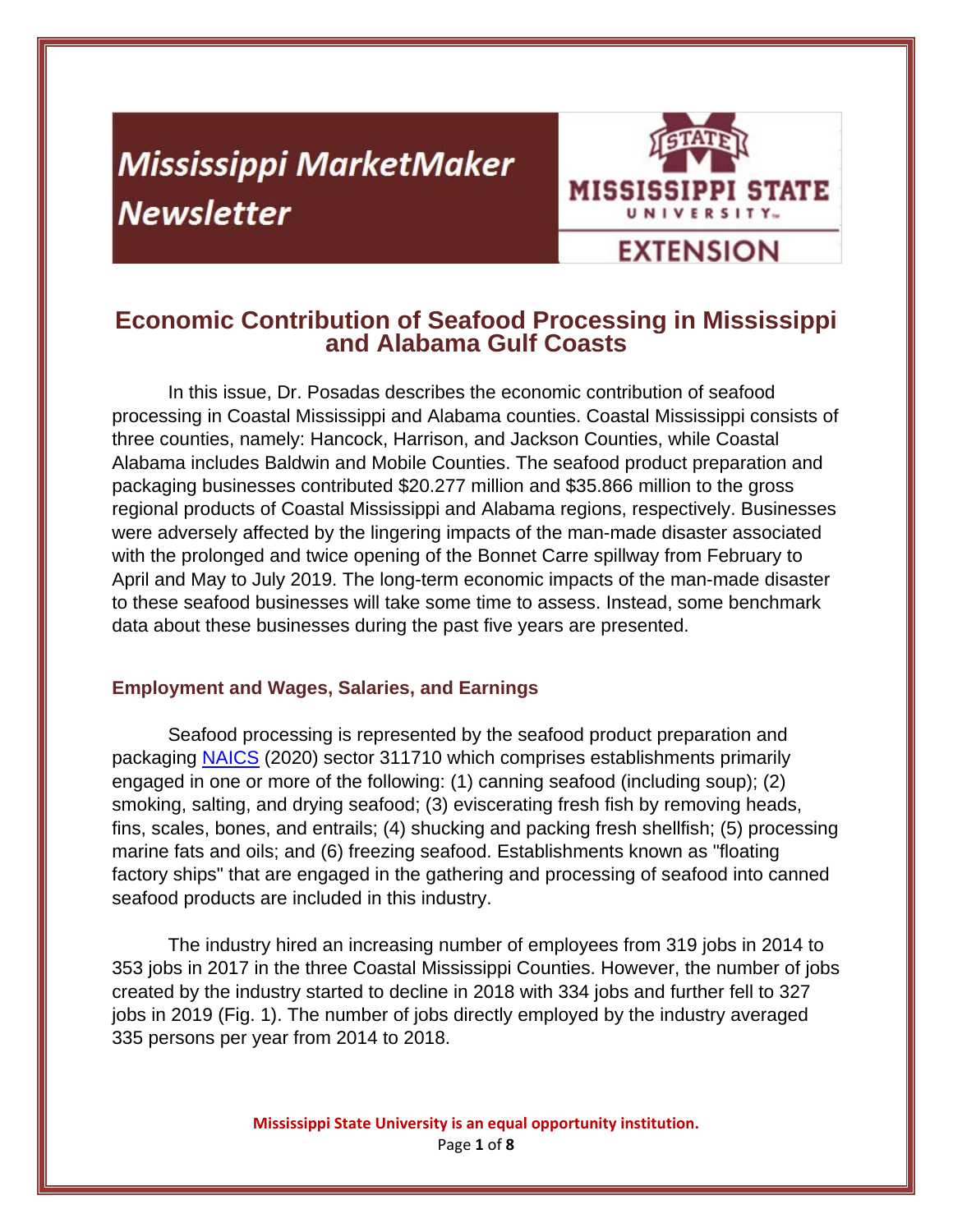In Coastal Alabama Counties, the number of jobs in the industry continued to decline from 910 in 2014 to 834 jobs in 2018. On average, the industry employed 884 persons per year from 2014 to 2018 as compared to the 829 jobs in 2019.



Figure 1. Annual employment of QCEW employees, non-QCEW employees, selfemployed, and extended proprietors**.** U.S. Bureau of Labor Statistics, Quarterly Census of Employment and Wages (**EMSI**, 2019).

The combined wages, salaries, and proprietor earnings of all the QCEW employees, non-QCEW employees, self-employed, and extended proprietors in the three Coastal Mississippi Counties fell from \$45,417 in 2014 to \$40,698 in 2018 (Fig. 2). Higher combined wages, salaries, and proprietor earnings were observed in Coastal Mississippi, averaging \$43,129 per year during the past five years as compared to Coastal Alabama.

In Coastal Alabama, the combined wages, salaries, and proprietor earnings of all the QCEW employees, non-QCEW employees, self-employed, and extended

**Mississippi State University is an equal opportunity institution.**

Page **2** of **8**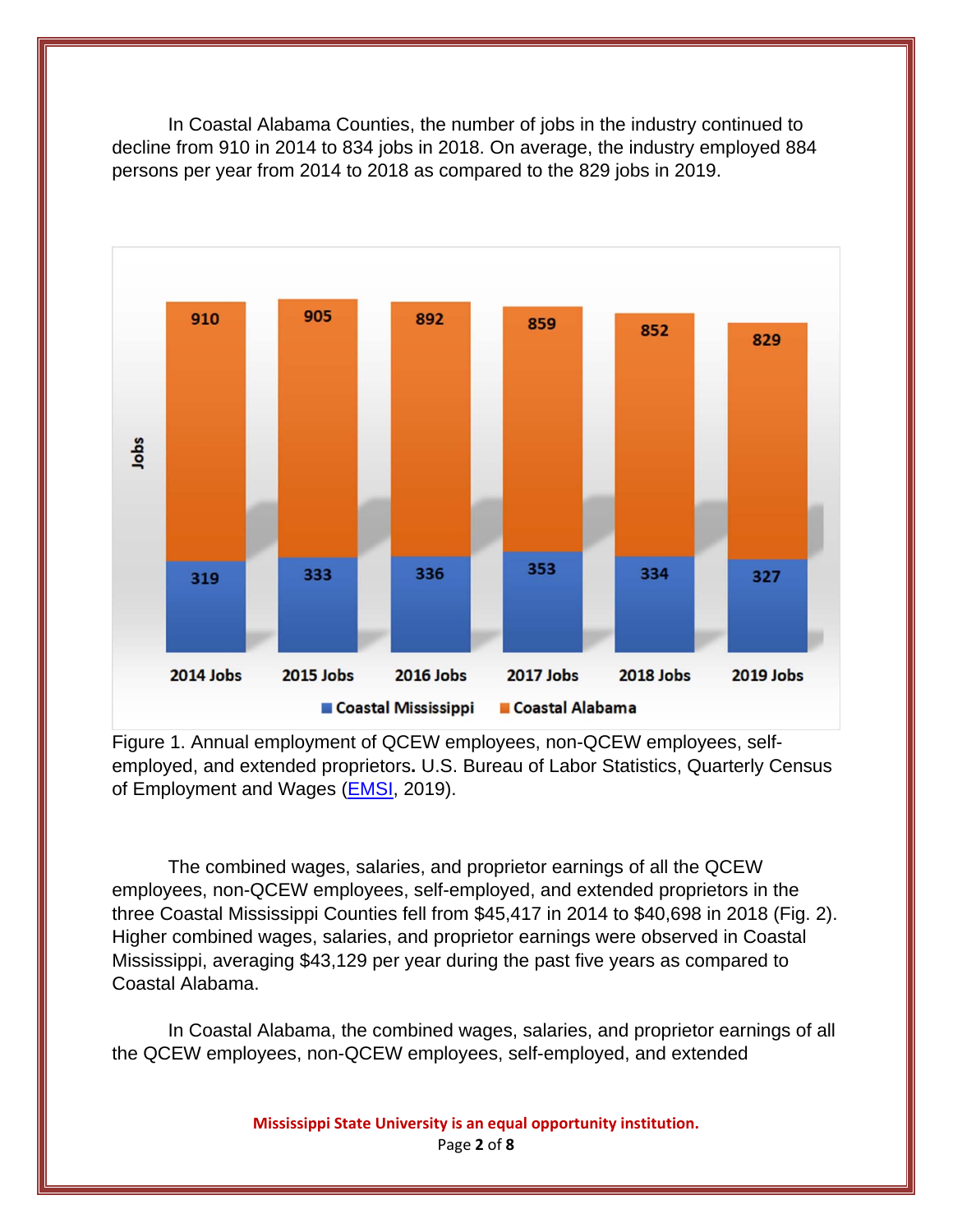proprietors in the two coastal counties increased from \$22,177 in 2014 to \$27,954 in 2018. On average, the combined earnings in the industry averaged \$26,384 per year.



Figure 2. Average earnings of QCEW Employees, non-QCEW employees, selfemployed, and extended proprietors**.** U.S. Bureau of Labor Statistics, Quarterly Census of Employment and Wages (**EMSI**, 2019).

#### **Distribution of Workers by Gender**

The 2019 industrial overview released by EMSI (2019) showed that among workers and owners in the three Coastal Mississippi Counties, 56.2 percent were male. About 43.8 percent of the workers and owners were female. In Coastal Alabama, a slightly different distribution of workers and owners by gender was reported, 53.9 percent were males and 46.1 percent were females. (Fig. 3).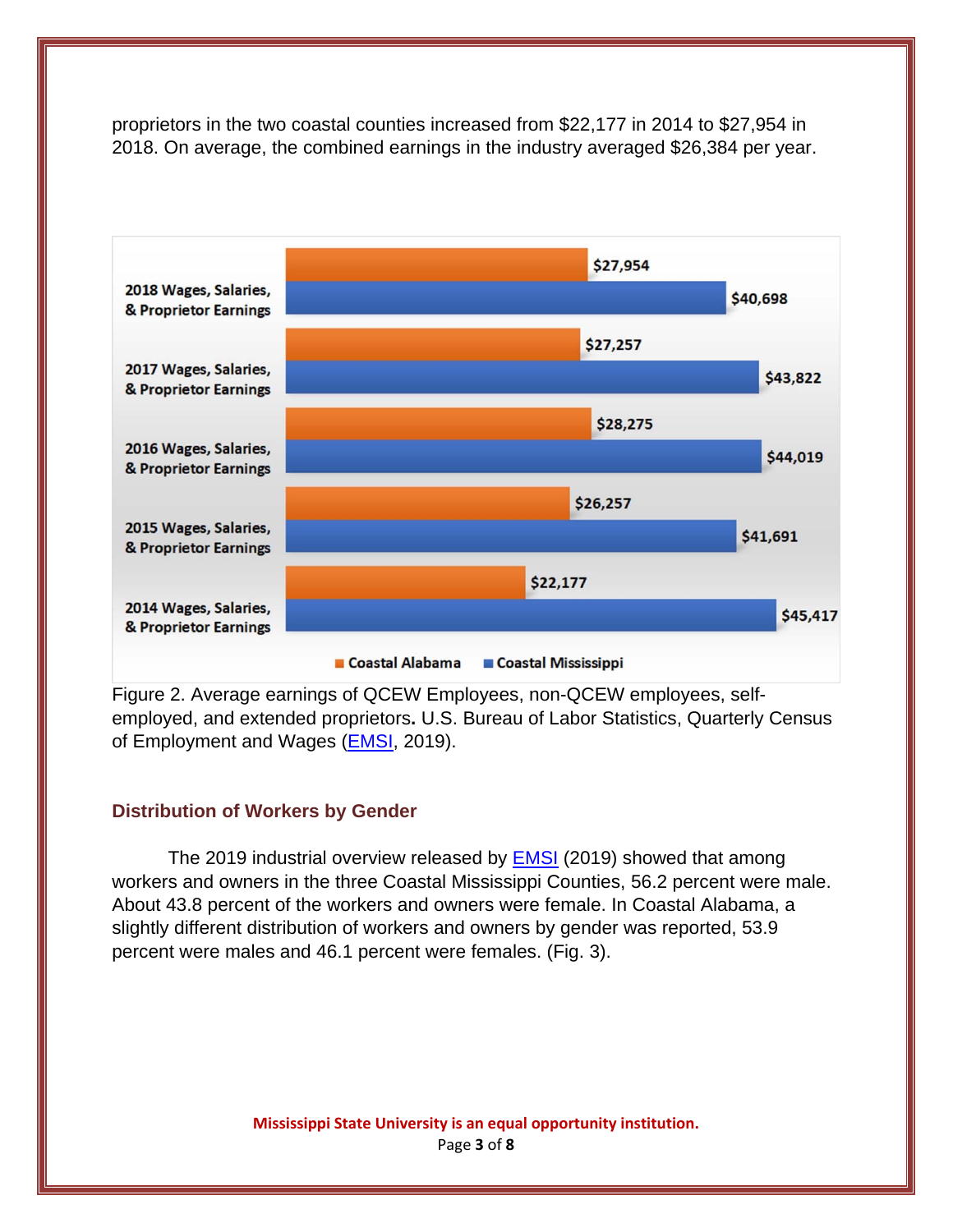| <b>Socio-Demographic Characteristics of Workers and Owners of Seafood Processing Plants</b> |                            |                 |                        |              |  |  |
|---------------------------------------------------------------------------------------------|----------------------------|-----------------|------------------------|--------------|--|--|
| <b>Industry Gender Breakdown</b>                                                            | <b>Coastal Mississippi</b> |                 | <b>Coastal Alabama</b> |              |  |  |
| <b>Gender</b>                                                                               | $2019$ Jobs                | $ 2019$ Percent | <b>2019 Jobs</b>       | 2019 Percent |  |  |
| Males                                                                                       | 184                        | 56.2%           | 447                    | 53.9%        |  |  |
| Females                                                                                     | 143                        | 43.8%           | 382                    | 46.1%        |  |  |
| Total                                                                                       | 327                        | 100.0%          | 829                    | 100.0%       |  |  |

Figure 3. Distribution of QCEW employees, non-QCEW employees, self-employed, and extended proprietors by gender. U.S. Bureau of Labor Statistics, Quarterly Census of Employment and Wages (EMSI, 2019).

#### **Distribution of Workers by Age**

The 2019 industrial overview released by **EMSI** (2019) showed that workers and owners in the three Coastal Mississippi Counties averaged 48 years old (Fig. 4). More than 37 percent of the workers and owners are 55 years old and above. The 45-54 years old workers and owners added 23 percent of the total. Over 16 percent belonged to the 35-44 years old age group. More than 22 percent of the workers and owners are below 35 years old.

 In Coastal Alabama, the workers and owners were slightly younger averaging 46 years old. More than 32 percent belonged to the 55 years old and above age group. The 45-54 age group consisted of over 26 percent. The 35-44 age group added almost 19 percent. The younger age group below 35 years old comprised almost 23 percent.

| Socio-Demographic Characteristics of Workers and Owners of Seafood Processing Plants |                            |              |                        |              |  |  |
|--------------------------------------------------------------------------------------|----------------------------|--------------|------------------------|--------------|--|--|
| <b>Industry Age Breakdown</b>                                                        | <b>Coastal Mississippi</b> |              | <b>Coastal Alabama</b> |              |  |  |
| Age                                                                                  | <b>2019 Jobs</b>           | 2019 Percent | <b>2019 Jobs</b>       | 2019 Percent |  |  |
| $14 - 18$                                                                            |                            | 0.4%         |                        | 0.4%         |  |  |
| $19 - 24$                                                                            | 18                         | 5.4%         | 58                     | 7.0%         |  |  |
| $25 - 34$                                                                            | 56                         | 17.1%        | 126                    | 15.2%        |  |  |
| $35 - 44$                                                                            | 53                         | 16.3%        | 155                    | 18.6%        |  |  |
| $45 - 54$                                                                            | 76                         | 23.2%        | 220                    | 26.5%        |  |  |
| $55 - 64$                                                                            | 82                         | 24.9%        | 197                    | 23.8%        |  |  |
| $65+$                                                                                | 41                         | 12.6%        | 71                     | 8.5%         |  |  |
| Total                                                                                | 327                        | 100%         | 829                    | 100%         |  |  |
| Average Age (yr)                                                                     | 48                         |              | 46                     |              |  |  |

Figure 4. Distribution of QCEW employees, non-QCEW employees, self-employed, and extended proprietors by age group. U.S. Bureau of Labor Statistics, Quarterly Census of Employment and Wages (EMSI, 2019).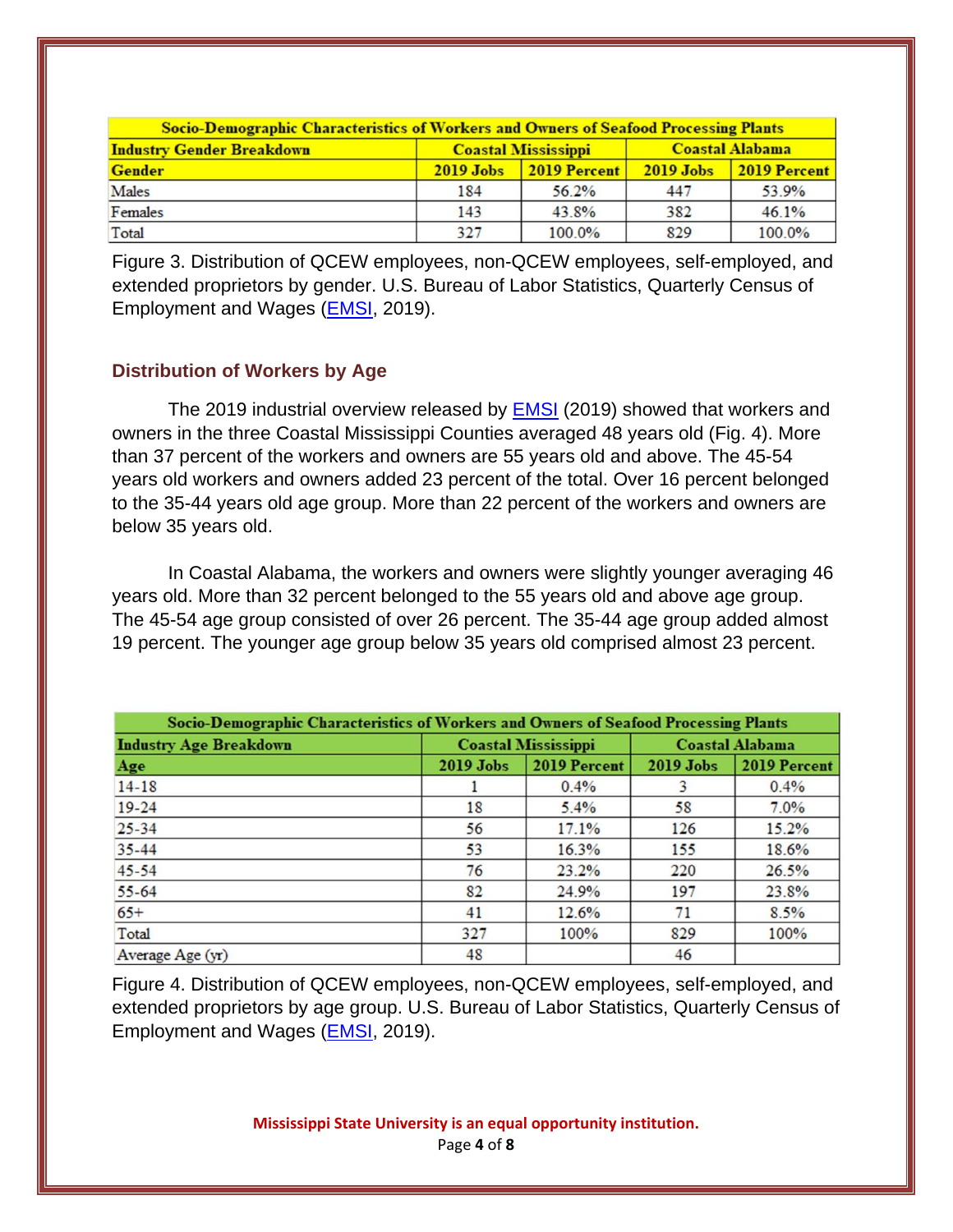#### **Distribution of Workers by Race or Ethnicity**

The newly released industrial overview (EMSI, 2019) also sorted workers and owners by race or ethnicity (Fig. 5). More than 36 percent of the workers and owners in Coastal Mississippi are White, followed by Asians (28%), and Hispanic or Latino (22%). The remaining workers and owners are Black or African American (11%), two or more races (0.8%), and Native American (0.5%).

In Coastal Alabama, over 35 percent of the workers and owners are White. Relatively more Asians work in the processing plants (34%) and fewer Hispanic or Latino (10%). More Black or African American workers and owners (20%) are engaged in seafood processing in Coastal Alabama. Ove one percent of the workers and owners are of two or more races.

| Socio-Demographic Characteristics of Workers and Owners of Seafood Processing Plants |                            |              |                        |              |  |  |  |
|--------------------------------------------------------------------------------------|----------------------------|--------------|------------------------|--------------|--|--|--|
| <b>Industry Race Breakdown</b>                                                       | <b>Coastal Mississippi</b> |              | <b>Coastal Alabama</b> |              |  |  |  |
| <b>Race/Ethnicity</b>                                                                | $2019$ Jobs                | 2019 Percent | $2019$ Jobs            | 2019 Percent |  |  |  |
| White                                                                                | 120                        | 36.6%        | 293                    | 35.3%        |  |  |  |
| Asian                                                                                | 93                         | 28.4%        | 278                    | 33.5%        |  |  |  |
| Hispanic or Latino                                                                   | 73                         | 22.4%        | 81                     | 9.8%         |  |  |  |
| <b>Black or African American</b>                                                     | 37                         | 11.5%        | 168                    | 20.3%        |  |  |  |
| Two or More Races                                                                    |                            | $0.7\%$      | 9                      | 1.1%         |  |  |  |
| Native American or Alaska Native                                                     |                            | 0.5%         | $\Omega$               | $0.0\%$      |  |  |  |
| Native Hawaiian or Other Pacific Islander                                            |                            | $0.0\%$      |                        | $0.0\%$      |  |  |  |
| Total                                                                                | 327                        | 100.0%       | 829                    | 100.0%       |  |  |  |

Figure 5. Distribution of QCEW employees, non-QCEW employees, self-employed, and extended proprietors by race or ethnicity. U.S. Bureau of Labor Statistics, Quarterly Census of Employment and Wages (EMSI, 2019).

#### **Seafood Businesses Registered in MarketMaker**

If you need an online database of local fish and seafood processors, you may use the search tool in Mississippi MarketMaker or other state MarketMaker programs. There are 135 "fish/shellfish/seafood processors" in Mississippi and Alabama which registered their business profiles in MarketMaker. The Mississippi Department of Marine Resources website lists the licensed seafood dealers in Mississippi (MDMR, 2020).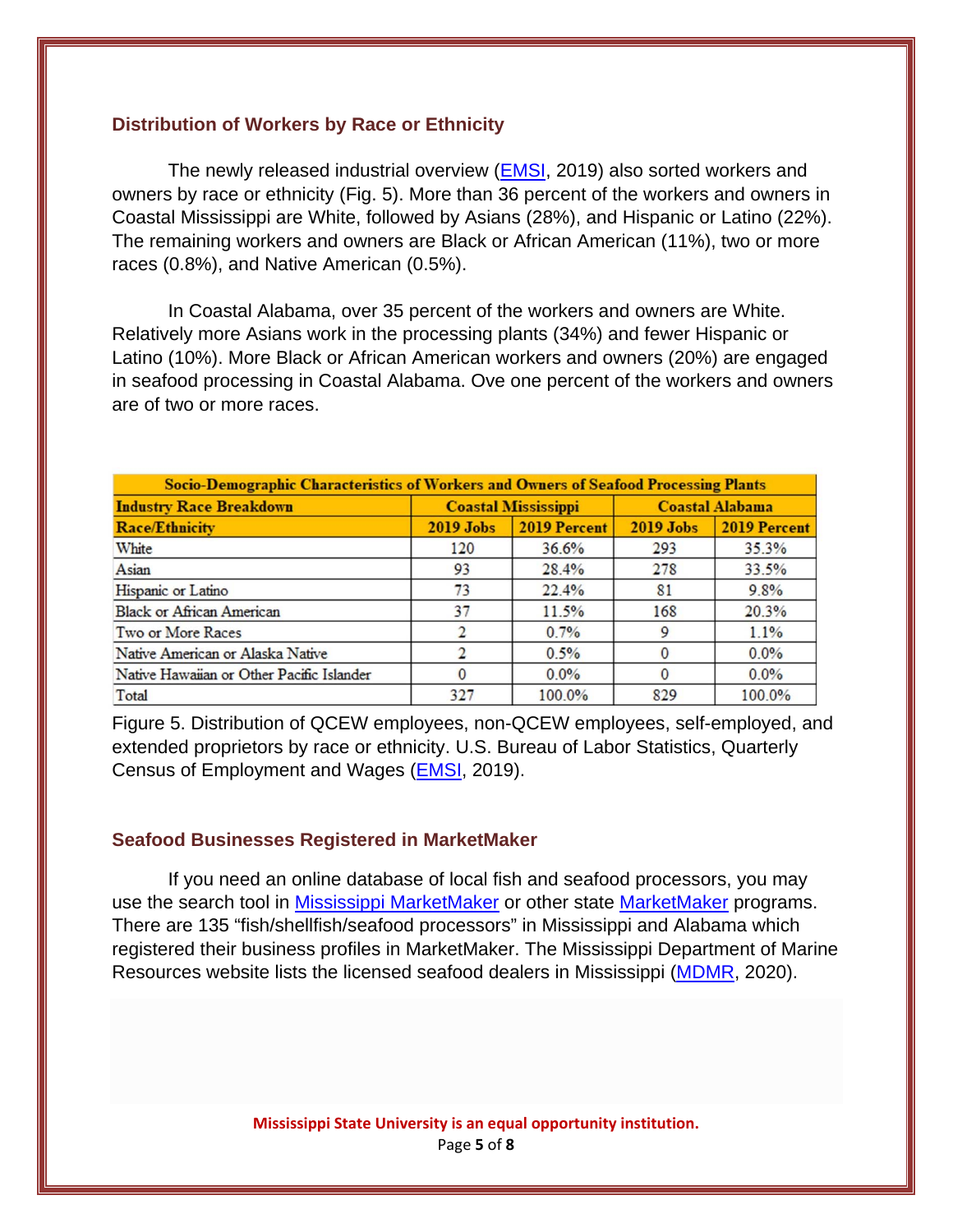MISSISSI **MARKET MAKER** 

Register Search Why Marketmaker Partner States Buy/Sell Forum

#### **Search Markets**

powered by **MARKET** MAKER"





#### **Gross Regional Product**

The total plant-gate sales of seafood processing plants in the coastal counties in Mississippi and Alabama reached \$210.27 million in 2018. Data retrieved from EMSI (2020) indicated that the industry sold \$75.943 million in the three Coastal Mississippi counties in 2018. In the two coastal counties in Alabama, the seafood processing industry report total plant-gate sales amounting to \$134.326 million in 2018.

 The Bureau of Economic Analysis (2019) defines the gross domestic product (GDP) as the value of the goods and services produced in the United States. The gross regional product (GRP) is simply the GDP for the region of study. EMSI (2019) measures the GRP as the sum of total industry earnings, taxes on production and imports, and profits, less subsidies.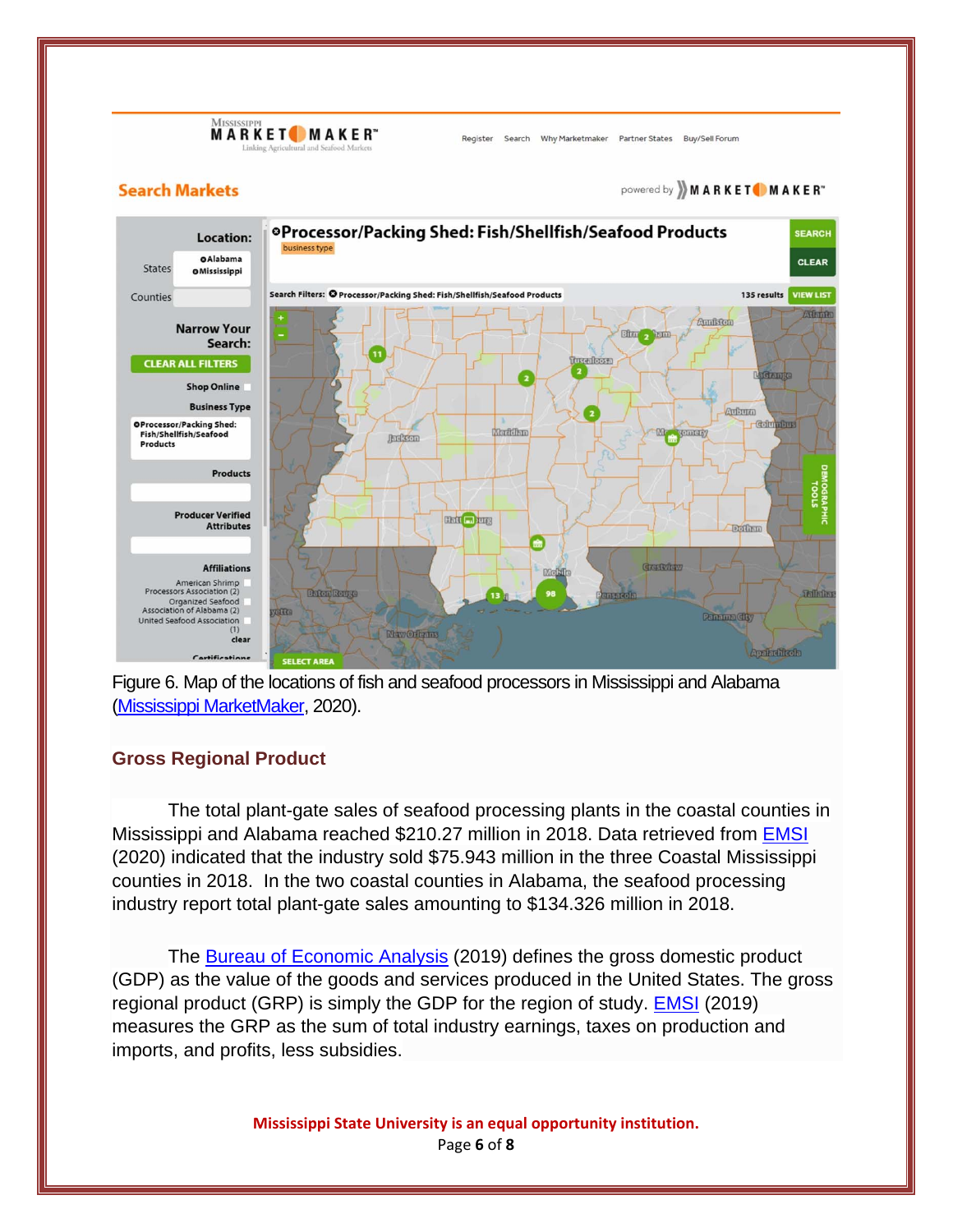The gross regional product (GRP) in the three coastal Mississippi counties generated by seafood processors was estimated at \$20.277 million in 2018 (EMSI, 2019). The bulk of the GRP consisted of earnings (82%), followed by property income (15.4%), and taxes (2.6%).

The GRP in the two coastal Alabama counties produced by seafood processors was assessed at \$35.866 million in 2018 (EMSI, 2019). Most of the GRP consisted of earnings (81.5%), followed by property income (16.5%), and taxes (2.0%).

The combined gross regional products (GRP) in the five coastal Mississippi and Alabama counties reached \$56.144 million in 2018. The combined GRP represents about 26.7 percent of the combined total sales of the seafood processing plants in the coastal regions in Mississippi and Alabama.

#### **Disaster Implications**

To save lives, properties, and the way of life in New Orleans and surrounding communities, the Bonnet Carre spillway was opened to release floodwater into Lake Pontchartrain and eventually into the Mississippi Sound. The livelihoods and way of life of the seafood businesses and surrounding communities dependent on coastal tourism and the seafood industry are threatened by lingering effects of the man-made disaster associated with the prolonged and twice opening of the Bonnet Carre spillway since February to April and May to July 2019.

The massive volumes of freshwater which were dumped into the fertile fishery grounds of the Mississippi Sound brought with them harmful freshwater algae that bloomed all over the coast. Beaches were closed, and advisories were in place until Labor Day weekend and beyond. Massive losses in vital marine resources in Coastal Mississippi disrupted commercial and recreational fishing activities. The disruption of the local supply chains of seafood products adversely affected local seafood processing, wholesaling, retailing, and restaurant activities.

This man-made disaster is a negative externality that causes consumer and producer losses. Market forces cannot create a system of payments for the offended parties. The government needs to intervene and compensate for the losses suffered by consumers and producers. The effects of the disaster confronting the Mississippi Sound will linger for some time, and the economic hardships will further erode the quality of life of coastal households, businesses, and communities.